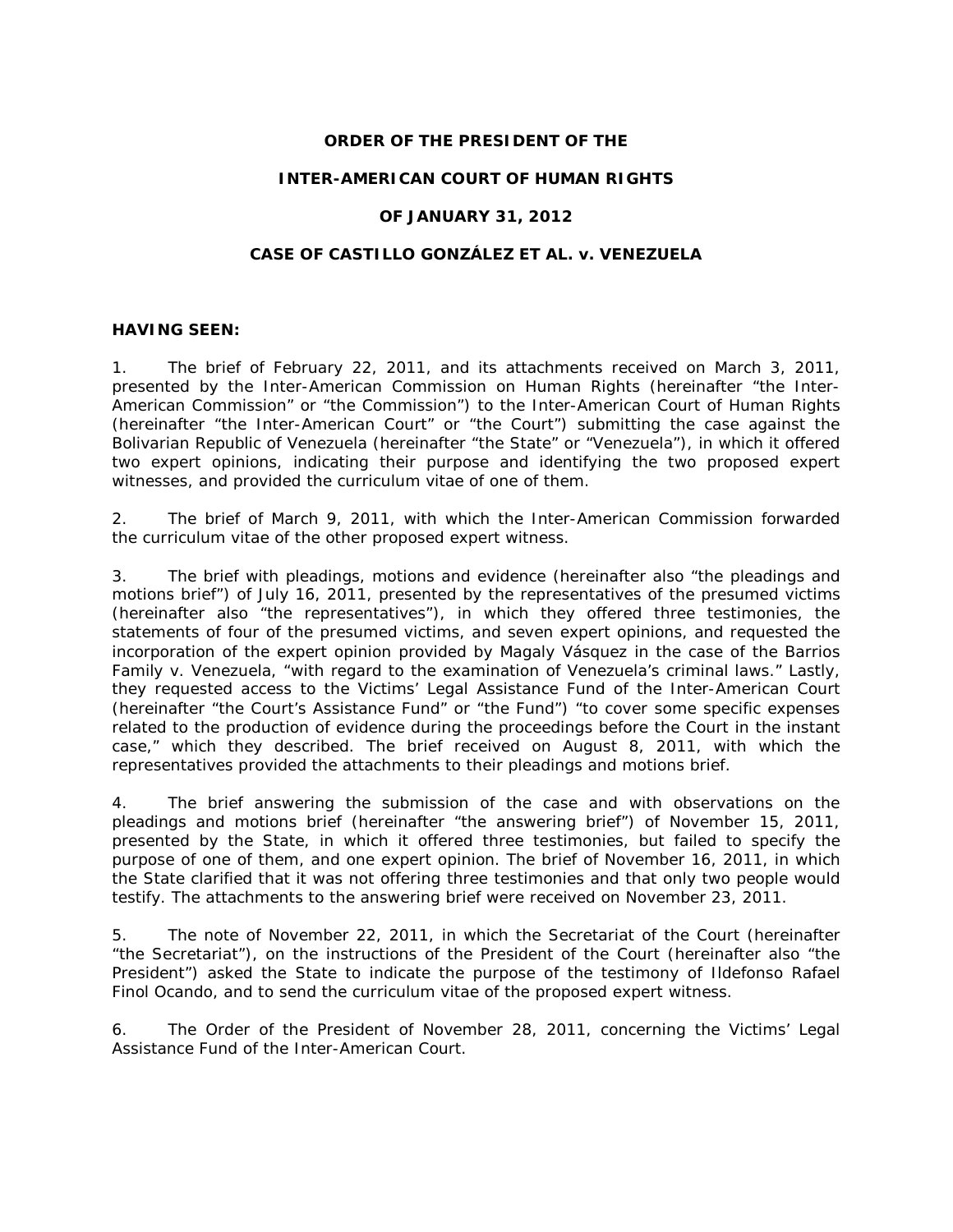7. The brief of December 9, 2011, in which the State indicated the purpose of the testimony of Ildefonso Rafael Finol Ocando, and forwarded the curriculum vitae of the proposed expert witness.

8. The notes of December 16, 2011, in which the Secretariat, on the instructions of the President and in accordance with Article 46(1) of the Rules of Procedure of the Court (hereinafter "the Rules of Procedure"), $1$  asked the parties to forward, by January 10, 2012, at the latest, their respective final lists of proposed deponents (hereinafter "final lists") and that, for reasons of procedural economy, they indicate those who could provide their testimony or expert opinions by affidavit.

9. The brief received on January 9, 2012, in which the State forwarded its final list, confirming the offer of two witnesses and one expert witness, and requested that they testify at a hearing.

10. The brief of January 10, 2012, in which the Commission forwarded its final list, reiterating the offer of expert evidence, and asked that one of the expert witnesses testify at a hearing, while the other could do so by affidavit. In addition, it considered that both expert opinions referred to matters of inter-American public order.

11. The brief of January 10, 2012, in which the representatives forwarded their final list, and asked that the testimony of three presumed victims, two witnesses and four expert witnesses be received by affidavit, and that the statement of one presumed victim and three expert opinions be provided at the public hearing.

12. The notes of January 12, 2012, in which the Secretariat, on the instructions of the President, forwarded the final lists to the parties and, in the terms of Article 46 of the Rules of Procedure granted them 10 days as of receiving the said final lists to present any observations they considered pertinent.

13. The communication of January 18, 2012, with which the State sent a brief in which it did not submit observations on the final lists, but asked that the Court reject the request to incorporate the expert opinion provided by Magaly Vásquez at the public hearing in the *case of the Barrios Family v. Venezuela* on June 29, 2011, that appears followed by the list of expert testimony presented by the representatives.

14. The communication of January 20, 2012, in which the Commission indicated that it had no observations to make on the final lists presented by the parties, and asked for the oral or written opportunity to question, as relevant, expert witness Claudia Samayoa.

15 The brief of January 20, 2012, in which the representatives did not present observations on the final lists, but submitted clarifications on the documentary evidence in this case.

# **CONSIDERING THAT:**

1. The offer and admission of evidence, and also the summoning of the presumed victims, witnesses and expert witnesses are regulated in Articles 35(1)(f), 40(2)(c), 41(1)(c), 46(1), 50 and 57 of the Court's Rules of Procedure.

<span id="page-1-0"></span><sup>&</sup>lt;sup>1</sup> Rules of Procedure approved by the Court at its eighty-fifth regular session held from November 16 to 28, 2009.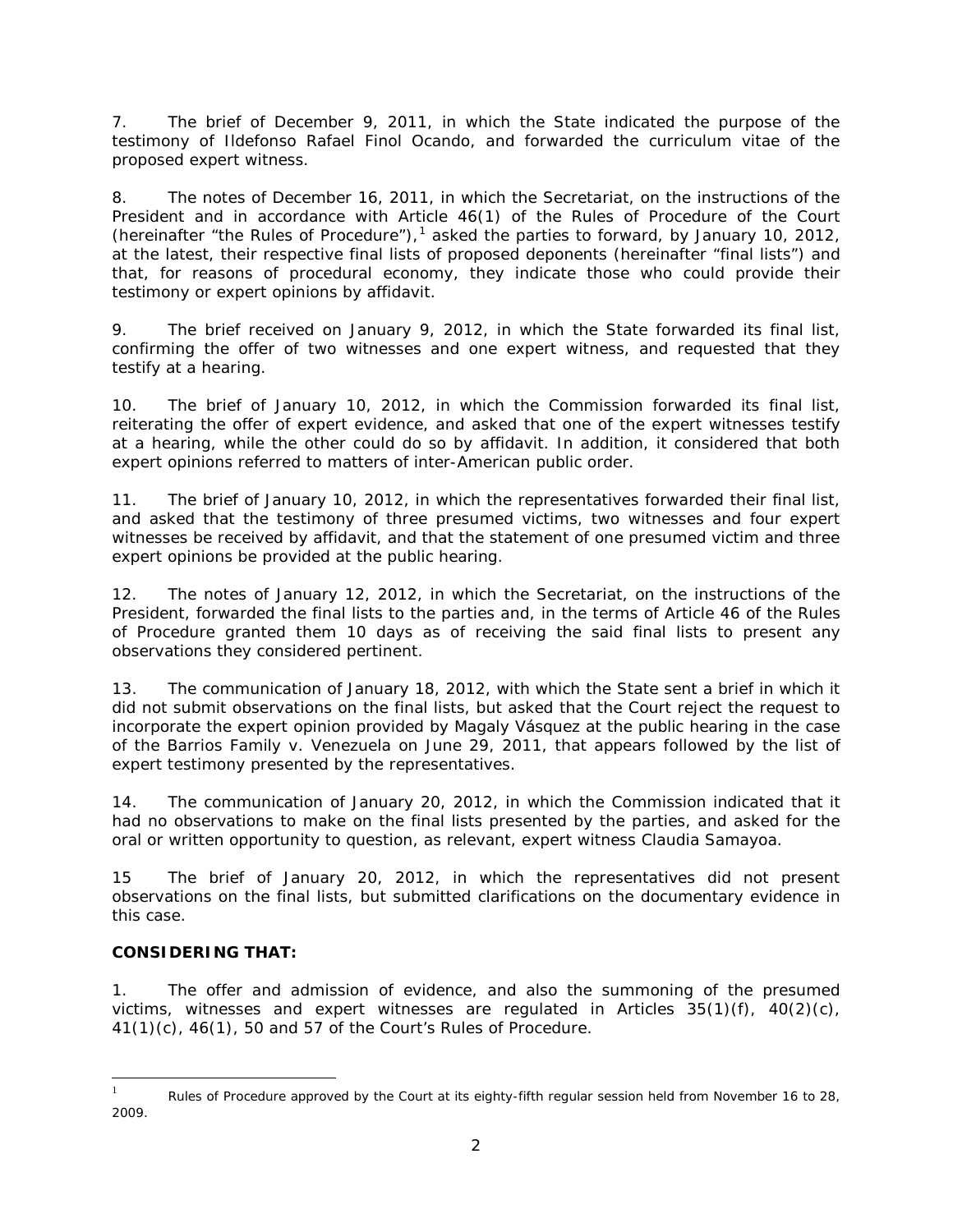2. The Commission offered as evidence two expert opinions, the representatives offered the testimony of four presumed victims, two witnesses and seven expert opinions, and the State offered two testimonies and one expert opinion (*supra* having seen paragraphs 9 to 11).

3. The Court ensured the parties the right of defense in relation to the offers of evidence made in their briefs submitting the case and with pleadings and motions, and in the answering brief, as well as in their final lists (*supra* having seen paragraph 12).

4. The Commission indicated that it had no observations to make on the final lists presented by the parties (*supra* having seen paragraph 14). Furthermore, the representatives and the State did not present observations on the final lists. However, in its brief, the State asked that the Court reject the incorporation into this case of the expert opinion provided by Magaly Vásquez in *the case of the Barrios Family v. Venezuela.*

5. With regard to the testimony and expert opinions offered by the representatives and by the State that have not been contested, the President finds it desirable to receive the said evidence so that the Court may assess its usefulness at the appropriate procedural moment, in the context of the existing body of evidence and according to the rules of sound judicial discretion. This refers to the testimony of four presumed victims proposed by the representatives: Yelitze Lisbeth Moreno Cova, Yolanda Margarita González, Jaime Josué Castillo, and Julijay Castillo; of the witnesses Luz Marina Márquez Frontado and Ricardo Soberón, proposed by the representatives; of the witnesses Elvis José Rodríguez Moreno, and Rafael Finol Ocando, proposed by the State; the opinions of Alfredo Infante, Michael Reed Hurtado, Claudia Carrillo and Claudia Samayoa, proposed by the representatives, and the opinion of Antonio Uribarrí, proposed by the State. The purpose of this testimony and the way in which it will be received will be determined by the President in the operative paragraphs of this Order (*infra* operative paragraphs 1 and 5).

# *A. Testimonial evidence offered by the representatives*

6. In their pleadings and motions brief, the representatives proposed the testimony of Fanny Machado; however, this was not confirmed in their final list (*supra* having seen paragraphs 3 and 11).

7. According to Article 46(1) of the Rules of Procedure, the appropriate procedural opportunity for the representatives to confirm or withdraw the offer of testimony made in the pleadings and motions brief is in the final list requested by the Court.<sup>[2](#page-2-0)</sup> The President understands that, by not confirming the said testimonial statement in its final list, the representatives desisted from offering the said testimony, at the appropriate procedural moment.

# *B. Expert evidence offered by the representatives*

 $\overline{a}$ 

8. The President finds it unnecessary to receive the expert opinion of Marcela Ceballos Medina, proposed by the representatives, on "the issue of refugees, displaced persons and migrants in Colombia, particularly on the dynamics on the border between Colombia and

<span id="page-2-0"></span><sup>2</sup> *Cf. Case of Vera Vera* et al. *v. Ecuador*. Order of the President of the Court of December 23, 2010, eighth considering paragraph, and *Case of Alicia Barbani Duarte, María del Huerto Breccia et al. (Group of Depositors in the Banco de Montevideo) v. Uruguay.* Order of the President of the Court of January 31, 2011, eleventh considering paragraph.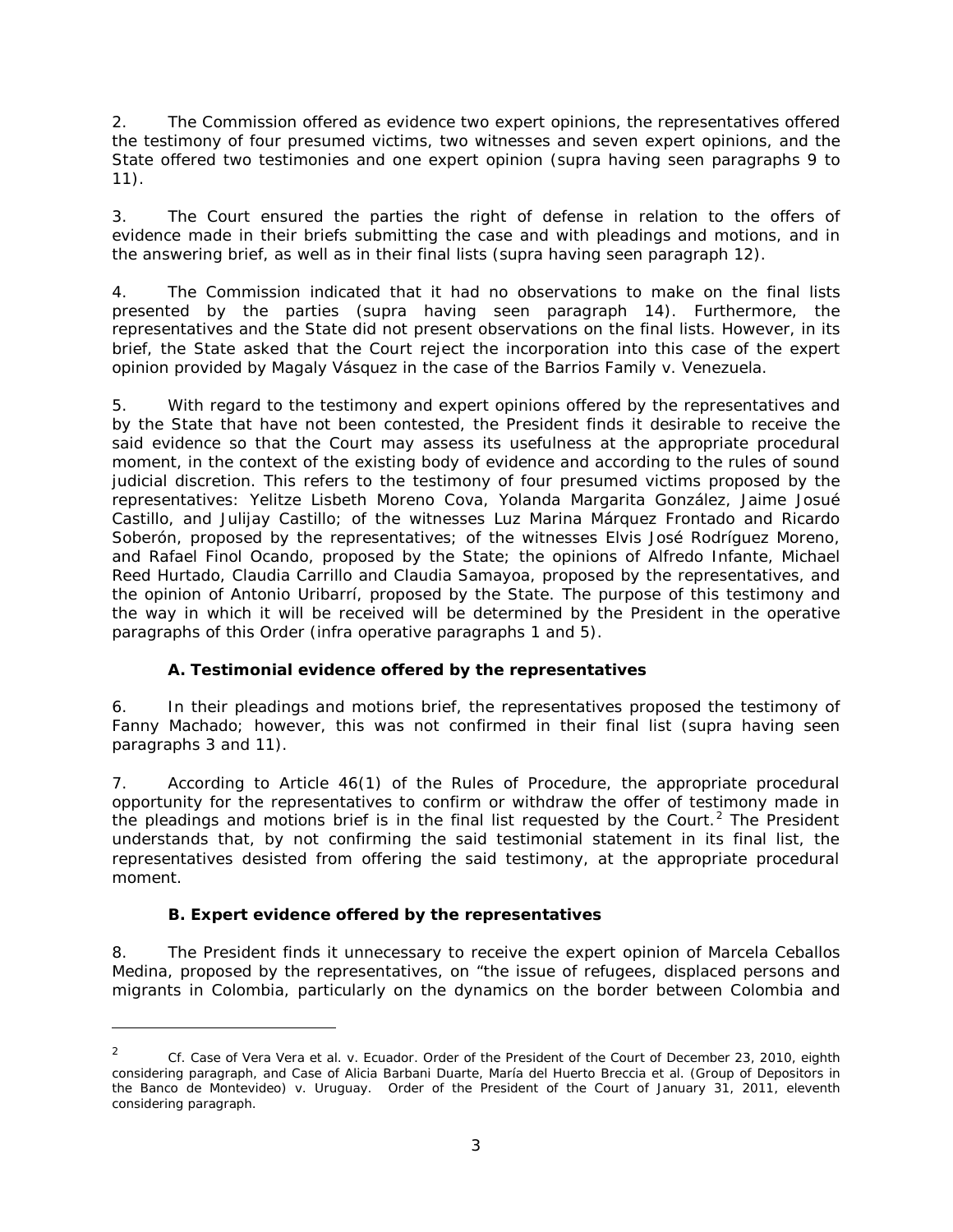Venezuela in the context of the 1999 to 2003 armed conflict," because it has sufficient elements of evidence to assess the context of the instant case.

## *C. Expert evidence offered by the Inter-American Commission and the representatives*

9. Both the Inter-American Commission and the representatives offered as evidence the expert opinions of Raúl Cubas and Pedro Berrizbeitia (*supra* having seen paragraphs 1 and 3).

10. Regarding the expert opinion of Mr. Cubas, both the Commission and the representatives indicated that its purpose was to refer to the situation of violence in the state of Zulia and, in particular, in the municipality of Machiques, owing to the presence of illegal armed groups and the peasant land struggles. In addition, he would provide an opinion on the effects of this context on the work of the human rights defenders in the zone, and on the lines of investigation that could have been followed up in the case. The Commission considered that the said expert opinion would allow the Court to put the facts in context, from the differentiated perspective of a vulnerable group, with the consequent development of standards in this regard, issues that have a relevant effect on inter-American public order.

11. Regarding the expert opinion of Mr. Berrizbeitia, both the Commission and the representatives indicated that "he will testify on the circumstances that have contributed to impunity in the instant case by analyzing the domestic investigations and their appropriateness in view of the international human rights standards applicable [to the murder of human rights defenders]." The Commission considered that the said expert opinion refers to an issue of inter-American public order to the extent that it offers the Court a differentiated perspective on compliance with the obligation to investigate in the case of human rights defenders.

12. The President recalls that, as established in Article 35(1)(f) of the Rules of Procedure, the "possible appointment of expert witnesses" may be made by the Inter-American Commission "when the inter-American public order of human rights is affected in a significant manner," and the purpose and grounds must be adequately substantiated by the Commission. This provision means that the appointment of expert witnesses by the Commission is exceptional, subject to the said requirement, which is not met merely because the evidence that it is proposed to provide is related to an alleged human rights violation.<sup>[3](#page-3-0)</sup>

13. The President notes that the expert opinion of Mr. Cubas is limited to the specific context and situation of Venezuela and of the state of Zulia, and to the lines of investigation in this specific case, so that the purpose does not constitute an issue of inter-American public order. With regard to the proposed purpose of the expert opinion of Mr. Berrizbeitia, the President finds that, even though it concerns the acts relating to the impunity in the case and their correspondence to international standards, it is also circumscribed to the facts of the instant case; hence, no implications for inter-American public order can be inferred.

14. Notwithstanding the above, the President finds that, although they are unrelated to inter-American public order, the said expert opinions can provide relevant elements to

<span id="page-3-0"></span> <sup>3</sup> *Cf. Case of Vera Vera* et al. *v. Ecuador*, *supra* note 3, ninth considering paragraph, and *Case of Díaz Peña v. Venezuela*. Order of the President of November 2, 2011, twenty-fifth considering paragraph.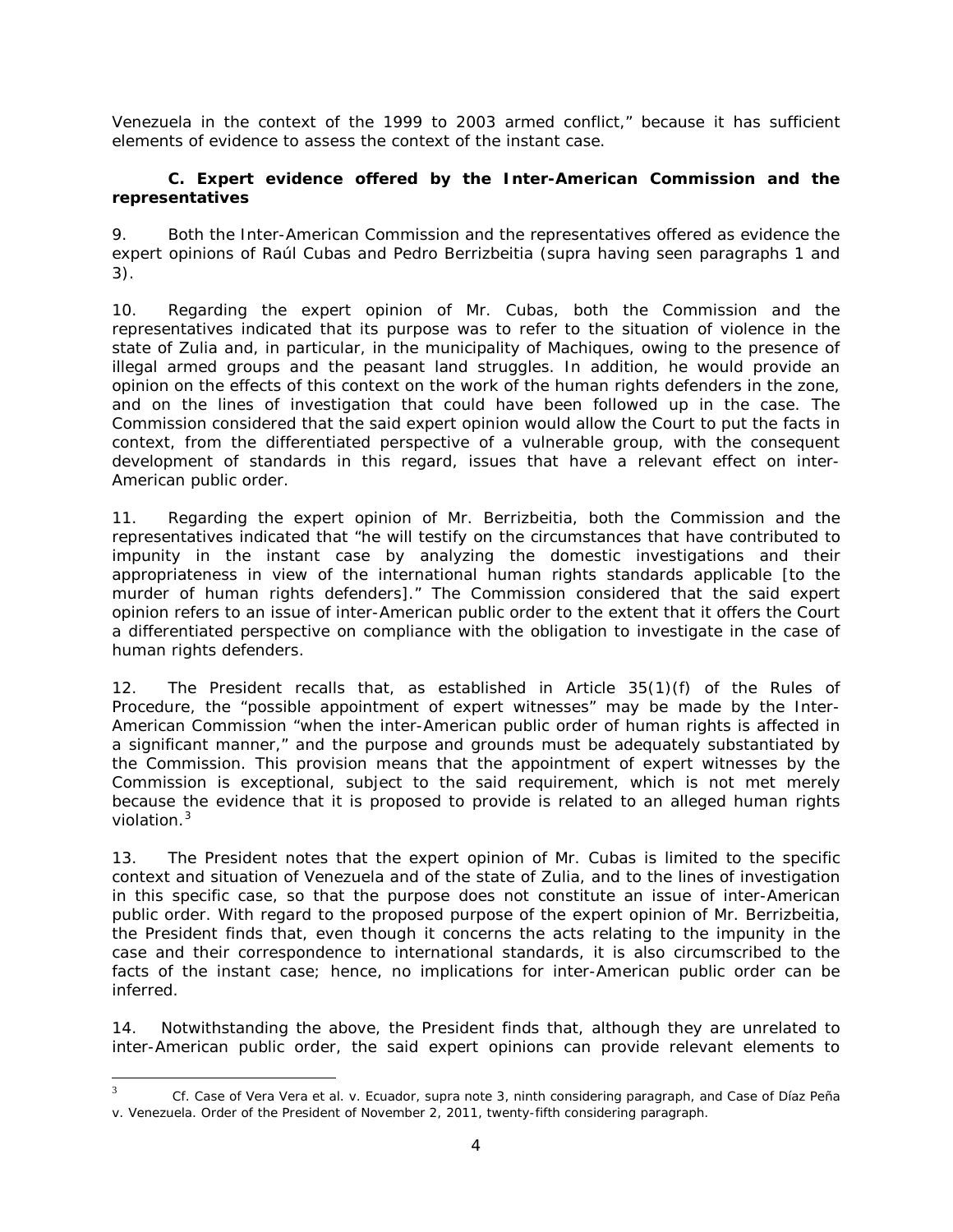decide the instant case. Consequently, it admits the offer of the representatives. The purpose and the method of receiving the said expert opinions are determined in the operative paragraphs of this Order (*infra* operative paragraph 1(D). The usefulness of these expert opinions will be assessed at the appropriate opportunity, in the context of the existing body of evidence and according to the rules of sound judicial discretion.

# *D. Method of receiving the testimony and expert opinions admitted*

15. It is necessary to ensure the most extensive presentation of the facts and arguments by the parties on everything that is pertinent for deciding the matters in dispute, ensuring both the latter's right to defend their respective positions and also the Court's ability to give adequate attention to the cases submitted to its consideration, taking into account that the number of these cases has increased significantly and is growing constantly. It must also be ensured that this attention is provided within a reasonable time, as required by effective access to justice. Consequently, it is necessary to receive the greatest possible number of statements and expert opinions by affidavit and to hear the presumed victims, witnesses, and expert witnesses, whose direct testimony is truly essential at the public hearing, taking into account the circumstances of the case and the purpose of the testimony and expert opinions.

# *D.1) Testimony and expert opinions to be provided by affidavit*

16. Bearing in mind the provisions of Article 50(1) of the Rules of Procedure, the observations of the parties with their final lists of deponents, the purpose of the testimony offered and its relationship to the facts of the case, and also the principle of procedural economy, the President finds it desirable to receive, by affidavit, the statements of the presumed victims: Yolanda Margarita González, Jaime Josué Castillo González and Julijay Castillo González, proposed by the representatives; the testimony of Luz Marina Márquez Frontado and Ricardo Soberón, proposed by the representatives, and Rafael Finol Ocando, proposed by the State, and the expert opinions of Raúl Cubas, Pedro Berrizbeitia, Alfredo Infante, Claudia Carrillo and Claudia Samayoa, proposed by the representatives.

17. In application of the provisions of the said article, the President proceeds to grant the State and the representatives the opportunity to submit in writing, if they so wish, any questions they consider pertinent to ask the presumed victims, witnesses, and expert witnesses mentioned in the preceding paragraph. When providing their testimony before notary public, the deponents must answer the said questions, unless the President decides otherwise. The corresponding time frames will be defined *infra* (in operative paragraph 2) of this Order. The said testimony will be forwarded to the Commission, the State and the representatives. The State and the representatives may present any observations they consider pertinent within the time frame indicated in the operative paragraphs of this Order (*infra* operative paragraph 4). The Court will determine the probative value of the said testimony opportunely, taking into account the points of view expressed by the parties in the exercise of their right of defense, if applicable.

# *D.2) Testimony and expert opinions to be received at the hearing*

18. The case is ready for the opening of the oral proceedings on the merits and eventual reparations. Therefore, the President finds it appropriate to convene a public hearing to receive the following: the statement of presumed victim Yelitze Lisbeth Moreno Cova, proposed by the representatives; the testimony of Elvis José Rodríguez Moreno, proposed by the State; and the expert opinions of Michael Reed Hurtado, proposed by the representatives, and Antonio Urribarrí, proposed by the State.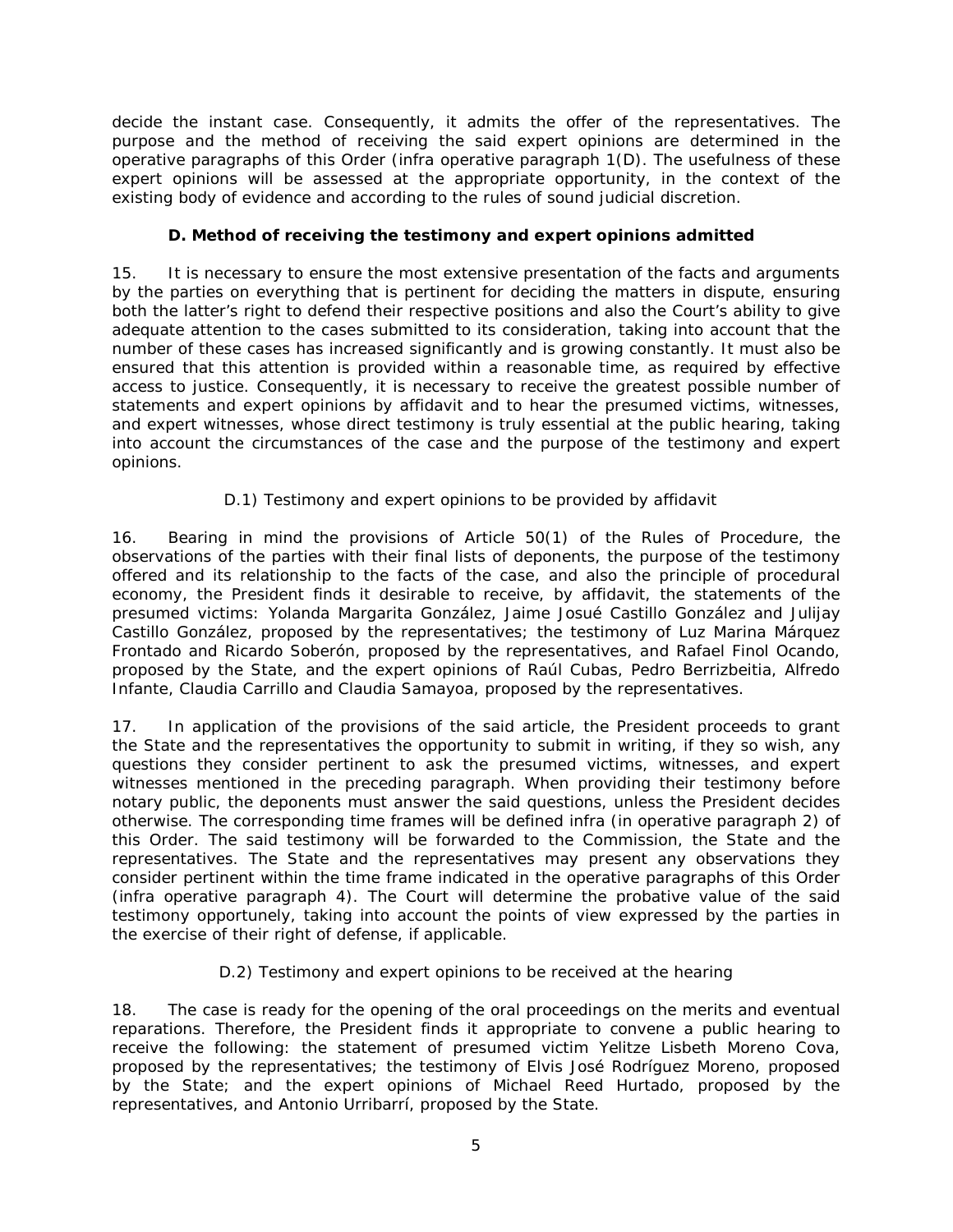### *D.3) The Commission's request to question an expert witness proposed by the representatives*

19. The Commission requested the oral or written opportunity to question expert witness Claudia Samayoa, proposed by the representatives, because the proposed purpose is related to protection measures for human rights defenders in dangerous situations and the criminal investigation of patterns of human rights violence against them. In its observations on the final lists of deponents presented by the parties, the Commission added that "this issue is related both to inter-American public order and to the matter to be dealt with by the expert opinion of Pedro Berrizbeitia," offered by the Commission.

20. Regarding the Commission's request, the President recalls the provisions contained in the Court's Rules of Procedure with regard to the reception of testimony proposed by the Commission, as well as with regard to its faculty to question the deponents offered by the other parties.<sup>[4](#page-5-0)</sup>

21. In particular, it is pertinent to recall the provisions of Article 50(5) of the Rules of Procedure, which establish that "[t]he alleged victims or their representatives, the respondent State, and, if applicable, the petitioning State may formulate questions in writing for the declarants offered by the opposing party and, if applicable, by the Commission who have been convened by the Court to render their statements by affidavit." This article should be read in conjunction with Article 52(3) of the Rules of Procedure, which establishes the possibility that the Commission question the expert witnesses presented by the other parties, when stipulating that "if authorized by the Court upon receiving a wellgrounded request therefor, when the inter-American public order of human rights is affected in a significant manner and the statement in question regards a topic included in the statement of an expert witness offered by the Commission." Hence, in each case, the Commission must substantiate the relationship with both inter-American public order and the matter on which the expert opinion is offered, so that the Court or its President may duly assess the request and, if appropriate, authorize the Commission to ask its questions.

22. The President notes that, although the purpose of the expert opinion of Claudia Samayoa covers aspects that may be relevant for inter-American public order, it is not possible to relate it to the expert opinion offered by the Commission, because the latter does not have implications for inter-American public order (*supra* considering paragraph 13). Therefore, since the second requirement established in Article 52(3) of the Rules of Procedure is not met, the request is denied.

# *E. Application of the Assistance Fund*

 $\overline{a}$ 

23. In the Order adopted by the President on November 28, 2011 (*supra* having seen paragraph 6), he decided to find admissible the request made by the presumed victims, through their representatives, to access the Victims' Legal Assistance Fund of the Inter-American Court; hence, the necessary financial assistance would be granted to cover the expenses relating to the adequate appearance or presentation of a maximum of four testimonies, either at the hearing or by affidavit.

<span id="page-5-0"></span>Cf. Case of González Medina and Family Members v. Dominican Republic. Order of the President of the Inter-American Court of Human Rights of June 3, 2011, forty-fourth considering paragraph.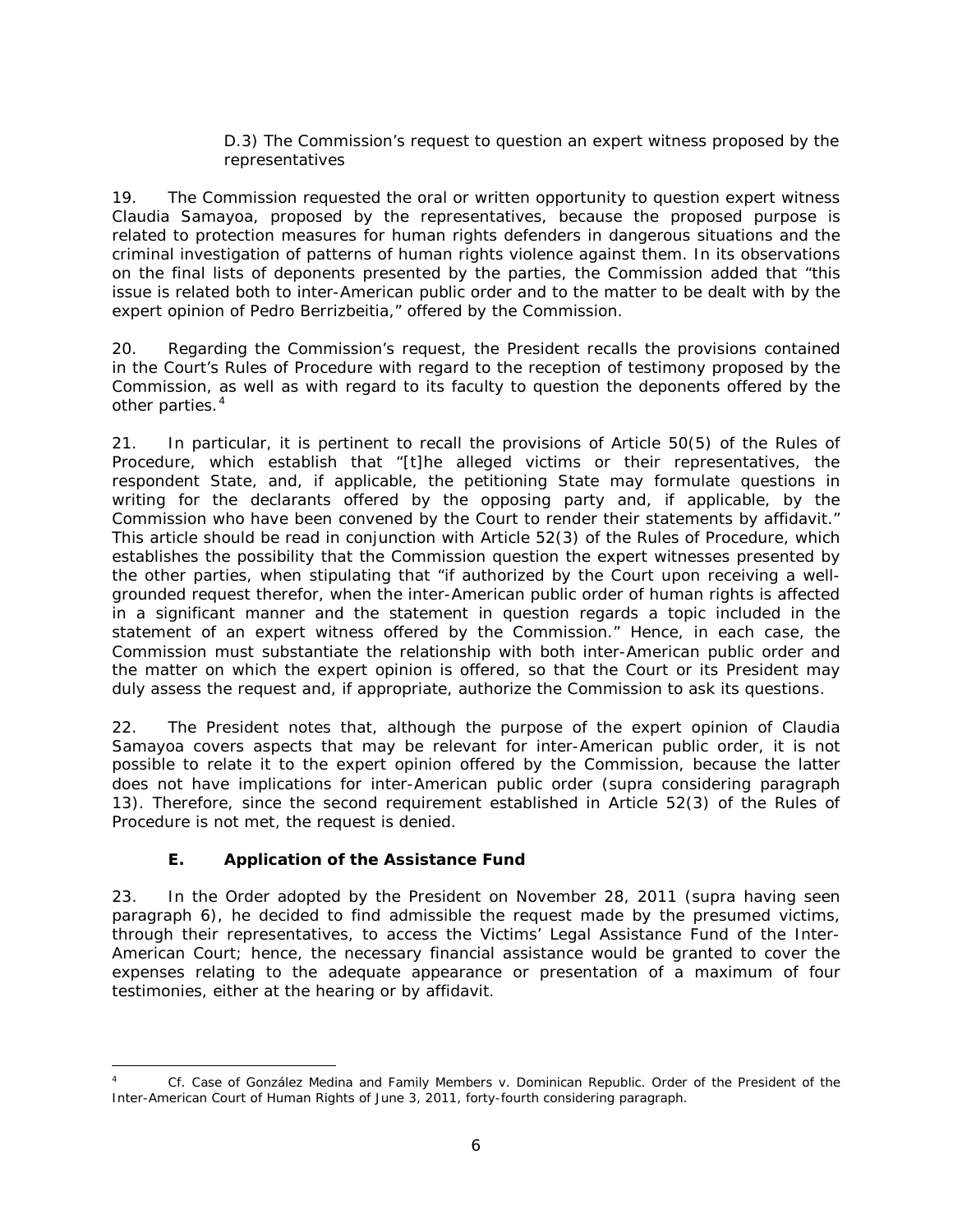24. Having determined which of the testimonies offered by the representatives will be received by the Court and the method by which they will be received, the specific purpose and intended use of the said assistance must now be established.

25. In this regard, the President stipulates that the financial assistance will be allocated to cover essential travel, accommodation and daily expenses for Yelitze Lisbeth Moreno Cova and Michael Reed Hurtado to appear at the seat of the Court and provide their testimony at the public hearing to be held in this case. In addition, financial assistance will be provided to cover the expenses of the notarization and sending of two testimonies provided by affidavit, as determined by the presumed victims or their representatives, in accordance with the provisions of the first operative paragraph of this Order. The representatives must advise the Court of the name of the two deponents whose affidavits will be covered by the Assistance Fund, and also forward an estimate of the cost of preparing a sworn statement in Venezuela and sending it, within the time frame established in the operative paragraphs of this Order. With regard to the persons who will appear at the public hearing, the Court will take the necessary and pertinent measures to cover the costs of their transfer, accommodation and daily expenses with resources from the Victims' Assistance Fund.

26. As required by Article 4 of the Court's Rules for the Operation of the Assistance Fund (hereinafter "Rules of the Assistance Fund"), the Secretariat is ordered to open an expense file in order to account for and document all the expenditures that are made with resources from the said Fund.

27. Lastly, the President recalls that, in accordance with Article 5 of the Rules of the Legal Assistance Fund, the respondent State will be informed of the expenditure made from the Assistance Fund so that it may submit its observations, if it so wishes, within the corresponding time frame.

# *F. Request to incorporate an expert opinion into the instant case*

28. The representatives asked that the Court transfer the expert opinion provided by Magaly Vásquez at the public hearing in the *case of the Barrios Family v. Venezuela*, "with regard to the examination of Venezuela's criminal laws" (*supra* having seen paragraph 3). For its part, the State asked the Court to reject this request, because it considered that this expert opinion "was reasoned in an adversarial context based on the extrajudicial execution; and accused and identified several police agents in person, because of a confrontation between these police agents and individuals with a criminal record who were breaking the law, a fact that was not in dispute between the parties." It added that "[a]ll the circumstances of the Barrios Family case are very different from the Castillo González case, because the latter does not concern an extrajudicial execution. […] Unfortunately, Joe Castillo never requested protection measures for himself and was then executed by hired murderers who it has not been possible to identify owing to the complexity of the historical Colombian conflict and the constant penetration of Colombian paramilitary groups that operate on Venezuelan territory" (*supra* having seen paragraph 13).

29. The President notes that the purpose of the expert opinion of Magaly Vázquez is similar to that of Pedro Berrizbeitia with regard to "the laws in force under Venezuelan criminal procedure regarding the role of the State as guarantor of the right to life" and to "due diligence." The President also considers that Mr. Berrizbeitia's opinion will refer specifically to the investigations conducted in the instant case, and could therefore be more appropriate to assess the existence of the alleged flaws in the investigation. Based on the principle of procedural economy and promptness, the President finds that it is unnecessary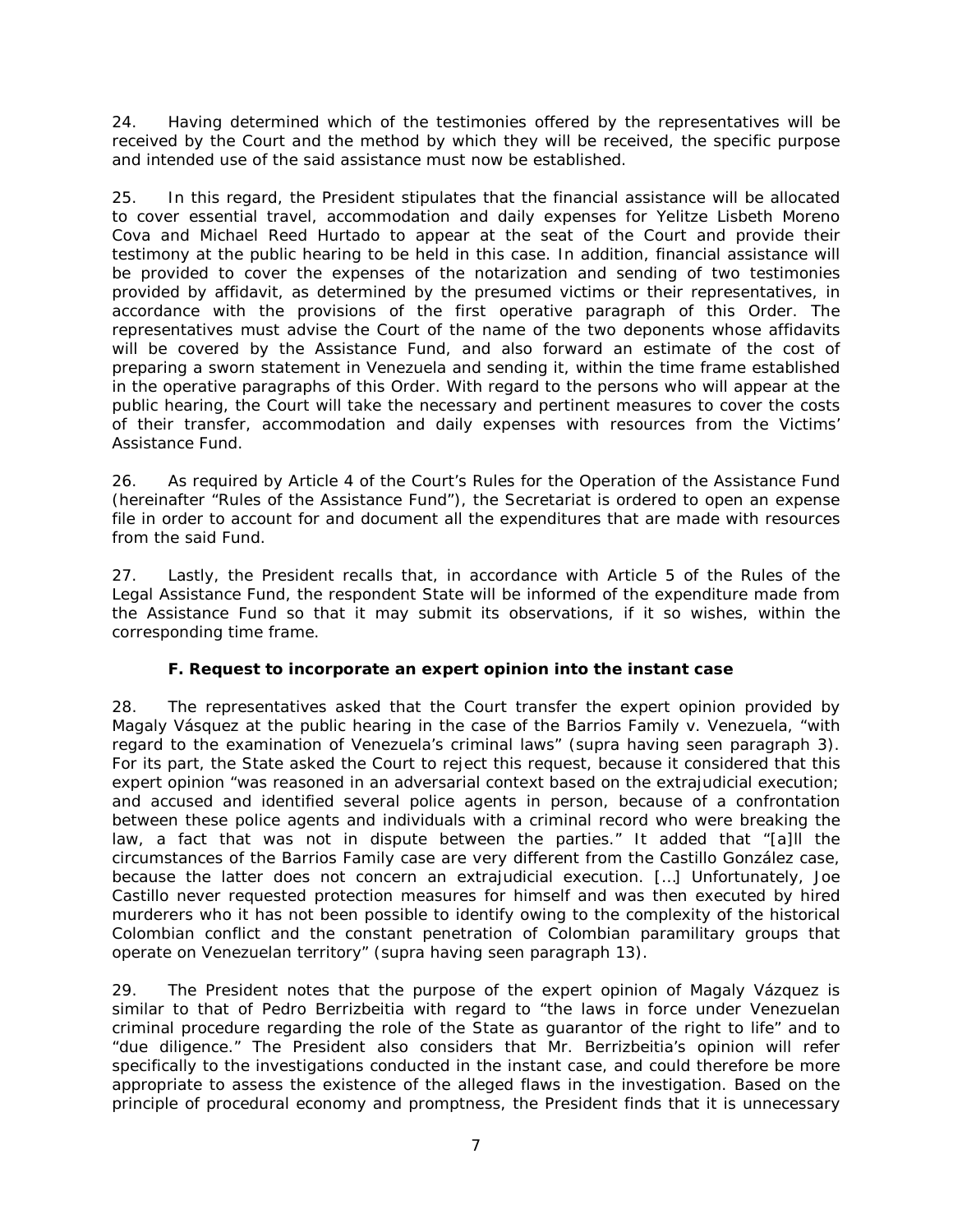to incorporate into the body of evidence the expert opinion provided by Magaly Vásquez with regard to the examination of Venezuela's criminal laws.

## *G. Final oral and written arguments and observations*

30. The representative and the State may submit to the Court their respective final oral arguments on the merits and eventual reparations in this case after the testimony of the presumed victim, witness, and expert witnesses. As established in Article 51(8) of the Rules of Procedure, when the said arguments have concluded, the Inter-American Commission will present its final oral observations.

31. In accordance with Article 56 of the Rules of Procedure, the representatives and the State may present their final written arguments, and the Commission its final written observations on the merits and eventual reparations and costs, within the time frame established in the operative paragraphs of this Order.

### **THEREFORE:**

## **THE PRESIDENT OF THE INTER-AMERICAN COURT OF HUMAN RIGHTS,**

in accordance with Articles 24(1) and 25(2) of the Statute of the Court, and Articles 4, 15(1), 26(1), 31(2), 45, 46, 50 to 55 and 60 of the Court's Rules of Procedure, and also the Rules for the Operation of the Victims' Legal Assistance Fund,

### **DECIDES:**

1. To require, for the reasons set out in this Order, based on the principle of procedural economy and in exercise of the authority granted him by Article 50(1) of the Court's Rules of Procedure of the Court, that the following persons provide their testimony by affidavit:

### **A.** *Presumed victims* **proposed by the representatives**

*1) Yolanda Margarita González,* mother of Joe Luis Castillo González*; 2) Jaime Josué Castillo,* brother of Joe Luis Castillo González*,* and *3) Julijay Castillo*, brother of Joe Luis Castillo González*;* who will testify on the alleged impact on themselves and their family.

### *B. Witnesses proposed by the representatives*

*2) Luz Marina Márquez Frontado*, who was a member of the administrative staff of the Office for Social Action of the Apostolic Vicariate of Machiques, who will testify about: (i) her experience in working with Joe Castillo González, and (ii) other incidents that could be related to the attack on the life of Joe Castillo González and of the members of his family.

*3) Ricardo Soberón,* who will testify about: (i) his knowledge of some of the projects carried out by Joe Luis Castillo owing to his work on the border between Colombia and Venezuela, and (ii) the danger that human rights defenders faced in the area.

### **C.** *Witness proposed by the State*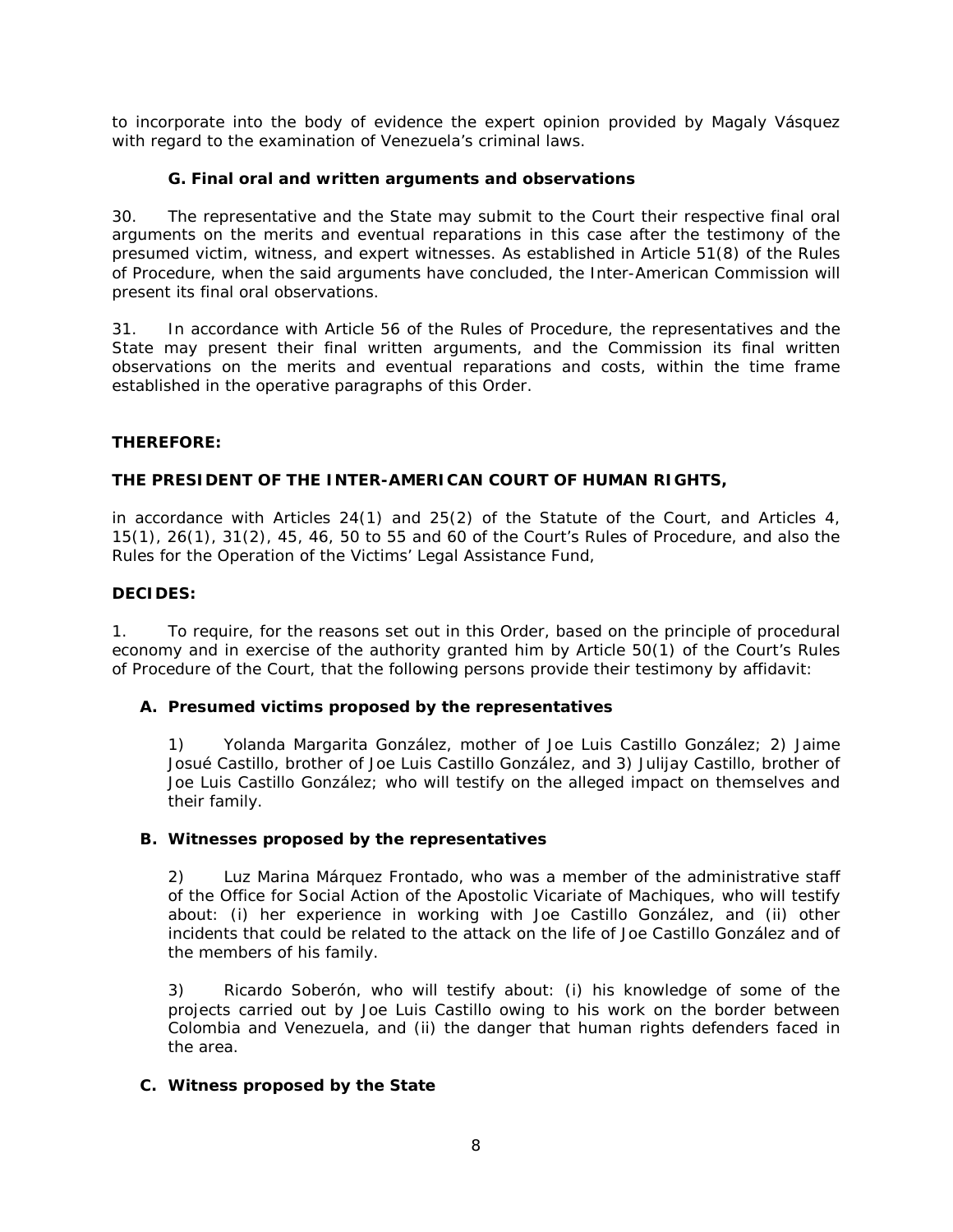*4) Ildefonso Rafael Finol Ocando*, economist, member of the 1999 Constituent Assembly for the state of Zulia, Director of the Zulian Institute for Border Affairs, specialist in border affairs between the Republic of Colombia and the Bolivarian Republic of Venezuela, who will testify about: the reality faced by those displaced or the refugees from Colombian territory who, over time, have been aided by the Venezuelan State.

## **D.** *Expert witnesses proposed by the representatives*

*5) Raúl Cubas*, graduate in business administration, who will refer to: (i) the situation in the state of Zulia at the time of the facts and in the border area of the municipality of Machiques; (ii) the alleged context of violence in the area, owing both to the influx of illegal armed groups, and the peasant land struggles; (iii) the supposed effects of this context on the work of the human rights defenders, and iv) the lines of investigation that could have been followed up on in the case according to the evidence in the case file.

*6) Pedro Berrizbeitia*, lawyer, who will refer to: (i) the laws in force under Venezuelan criminal procedure regarding the role of the State as guarantor of the right to life, and (ii) the circumstances that have contributed to the alleged impunity in this case, analyzing the domestic investigations, including the follow-up on logical lines of investigation.

*7) Alfredo Infante*, Jesuit priest, former Director of the Jesuit Refugee Service in Latin America and the Caribbean and former Coordinator of this organization, who will refer to: (i) the risks that exist in the border area between Venezuela and Colombia, and (ii) the implications of such risks for the efforts of humanitarian workers and human rights defenders who work with the refugee population.

*8) Claudia Samayoa*, Coordinator of the Unit for the Protection of Human Rights Defenders - Guatemala (UDEFEGUA), who will refer to: (i) the measures of protection for human rights defenders in dangerous situations, and (ii) the criminal investigation of patterns of human rights violations against them.

*9) Claudia Carrillo*, psychologist, who will refer to: (i) the supposed impact on Yelitze Lisbeth Moreno Cova, Luis César Castillo Moreno, Yolanda Margarita González, Jaime Josué Castillo González and Julijai Castillo González of the violations of their human rights, in particular because of the execution of Joe Luis Castillo González and the attempt on the life of his wife Yelitza Lisbeth Moreno and his son Luis César, and (ii) the supposed impact on the family group as a whole of all the alleged problems suffered, in particular the shock and post-traumatic stress resulting from the attack.

2. To require the representatives and the State, in accordance with considering paragraph 17 of this Order, and within the non-extendible time frame that expires on February 14, 2012, to submit any questions they consider pertinent to ask through the Inter-American Court of the presumed victims, witnesses and expert witnesses mentioned in the first operative paragraph. The testimony and the expert opinions must be submitted by February 22, 2012, at the latest.

3. To require the representatives and the State to coordinate and take the necessary measures so that, when the questions of the parties have been received, if applicable, the proposed deponents and the expert witness include the respective answers in their affidavits, in accordance with considering paragraph 17 of this Order.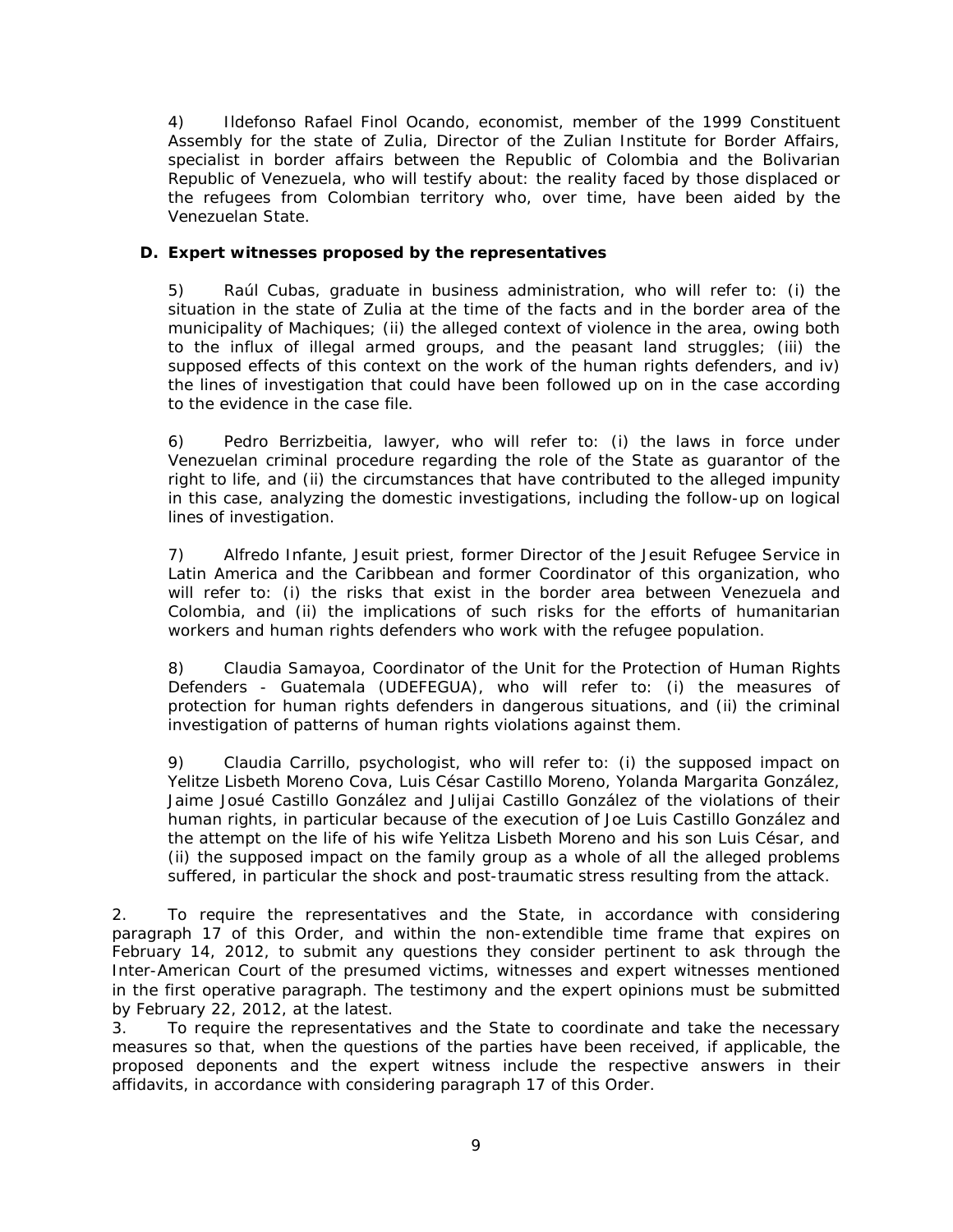4. To require that, when the testimony and expert opinions required in the first operative paragraph have been received, the Secretariat of the Court forward them to the other parties so that, if they consider it necessary, the representatives and the State may submit their observations on the testimony and expert opinions in their final written arguments.

5. To convene the representatives, the State and the Inter-American Commission to a public hearing to be held, during the Court's ninety-fourth regular session, at its seat on March 2, 2012, starting at 9 a.m., to receive their final oral arguments and final oral observations, respectively, on the merits and eventual reparations and costs, and to receive the testimony of the following:

## **A.** *Presumed victim proposed by the representatives*

*1) Yelitze Lisbeth Moreno Cova,* wife of Joe Luis Castillo González, who will testify about: (i) the work of her husband, Joe Luis Castillo González; (ii) the events that she witnessed as a presumed victim; (iii) the supposed difficulties suffered and harm to her private life and that of her son, and (iv) the aspects of the investigation into the facts that she took part in or of which she is aware.

## **B.** *Witness proposed by the State*

*2) Elvis José Rodríguez Moreno,* Eighty-third Prosecutor of the Public Prosecution Service, who will testify on the measures taken by the Prosecutors who intervened in the investigation into the attack on Joe Luis Castillo González.

## *C. Expert witnesses*

### a. *Proposed by the representatives*

*3) Michael Reed Hurtado,* lawyer, who will refer to: (i) the absence of exhaustive lines of investigation at the domestic level into the death of Joe Luis Castillo González; (ii) the need to carry out a comprehensive investigation, using "all available evidence," especially when crimes are committed in the context of patterns of human rights violations or in the presence of organized crime.

### b. *Proposed by the State*

*4) Antonio Uribarrí*, former Ombudsman of the state de Zulia, who will refer to the context of violence resulting from the displacement towards Venezuela of insurgency movements.

6. To call upon the State to facilitate the exit from and entry into its territory of the presumed victim deponent and the expert witnesses, if they reside or are in that country, who have been summoned in this Order to testify at the public hearing on merits and eventual reparations and costs, in accordance with the provisions of Article 26(1) of the Court's Rules of Procedure.

7. To require the representative and the State to notify this Order to the persons they have proposed and who have been summoned to testify, in accordance with the provisions of Article 50(2) and 50(4) of the Rules of Procedure.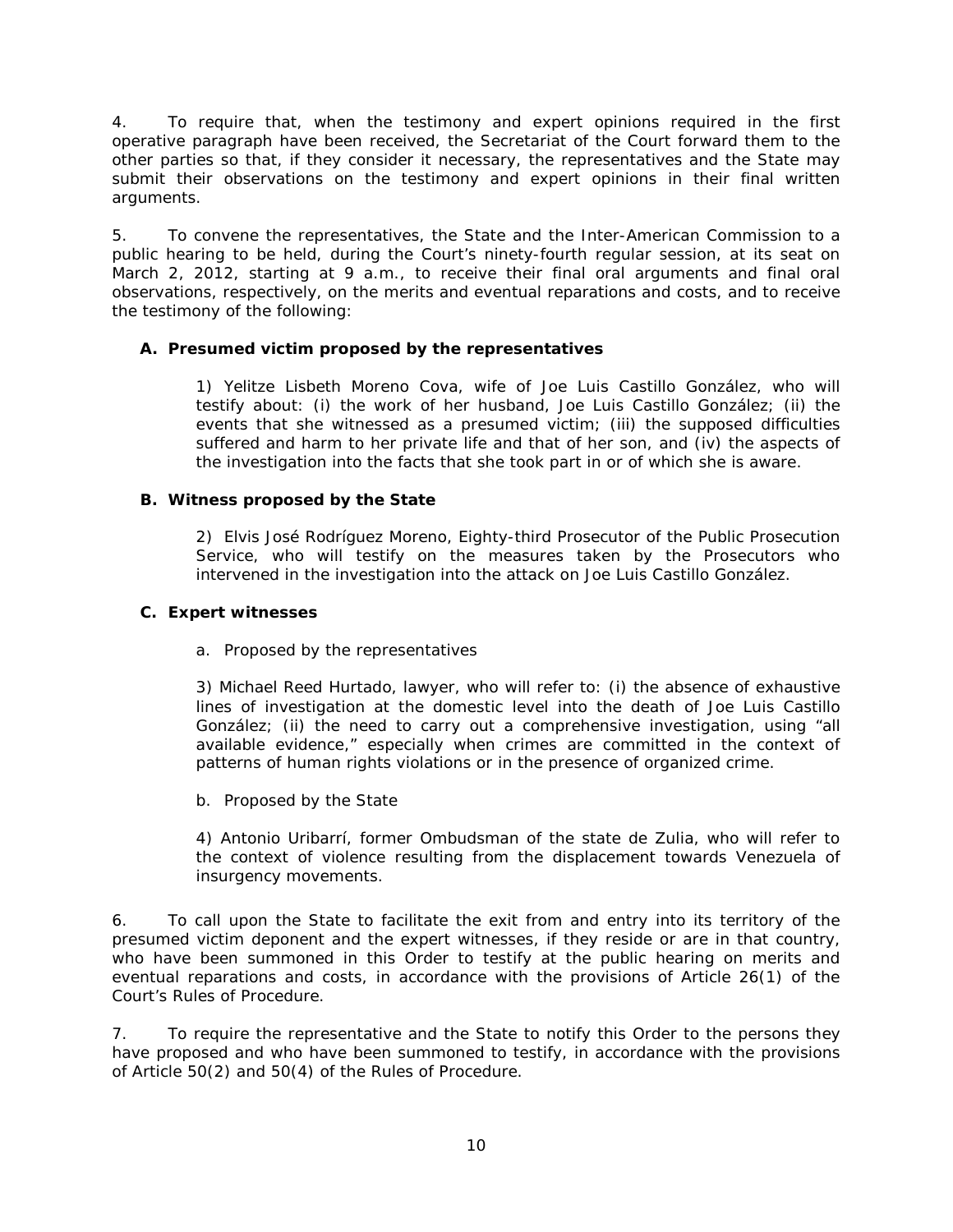8. To inform the representatives and the State that they must cover the costs arising from producing or contributing the evidence they have proposed, in accordance with the provisions of Article 60 of the Rules of Procedure.

9. To require the representative and the State to inform the deponents summoned by the Court to testify that, under the provisions of Article 54 of the Rules of Procedure, the Court will advise the State, for the purposes established in the relevant domestic laws, of any case in which those summoned to appear or to testify, do not appear or refuse to testify without legitimate cause or when, in the Court's opinion, they have violated their oath or solemn declaration.

10. To inform the representatives, the State, and the Inter-American Commission that, following the testimony given at the public hearing, they may present to the Court their final oral arguments and final oral observations, respectively, on the merits and eventual reparations in the instant case.

11. To require the Secretariat of the Court, in accordance with the provisions of Article 55(3) of the Rules of Procedure, to forward to the representatives, the State, and the Inter-American Commission, as soon as possible, a copy of the recording of the public hearing on the merits and eventual reparations.

12. Not to incorporate into the body of evidence in the instant case, in the terms of considering paragraph 8, the expert opinion provided by Magaly Vásquez at the public hearing in the *case of the Barrios Family v. Venezuela*, "with regard to the examination of Venezuela's criminal laws."

13. To inform the representatives, the State, and the Inter-American Commission that they have until April 3, 2012, to present their final written arguments and final written observations, respectively, with regard to the merits and eventual reparations. This time frame is non-extendible and irrespective of the forwarding of the copy of the recording of the public hearing.

14. To establish, in accordance with Article 4 of the Court's Rules for the Operation of the Victims' Legal Assistance Fund, that the Secretariat of the Court open an expense file where each expenditure made with resources from the Victims' Legal Assistance Fund will be documented.

15. To require the Secretariat of the Court to notify this Order to the representatives of the presumed victims, the State, and the Inter-American Commission.

> Diego García-Sayán President

Emilia Segares Rodríguez